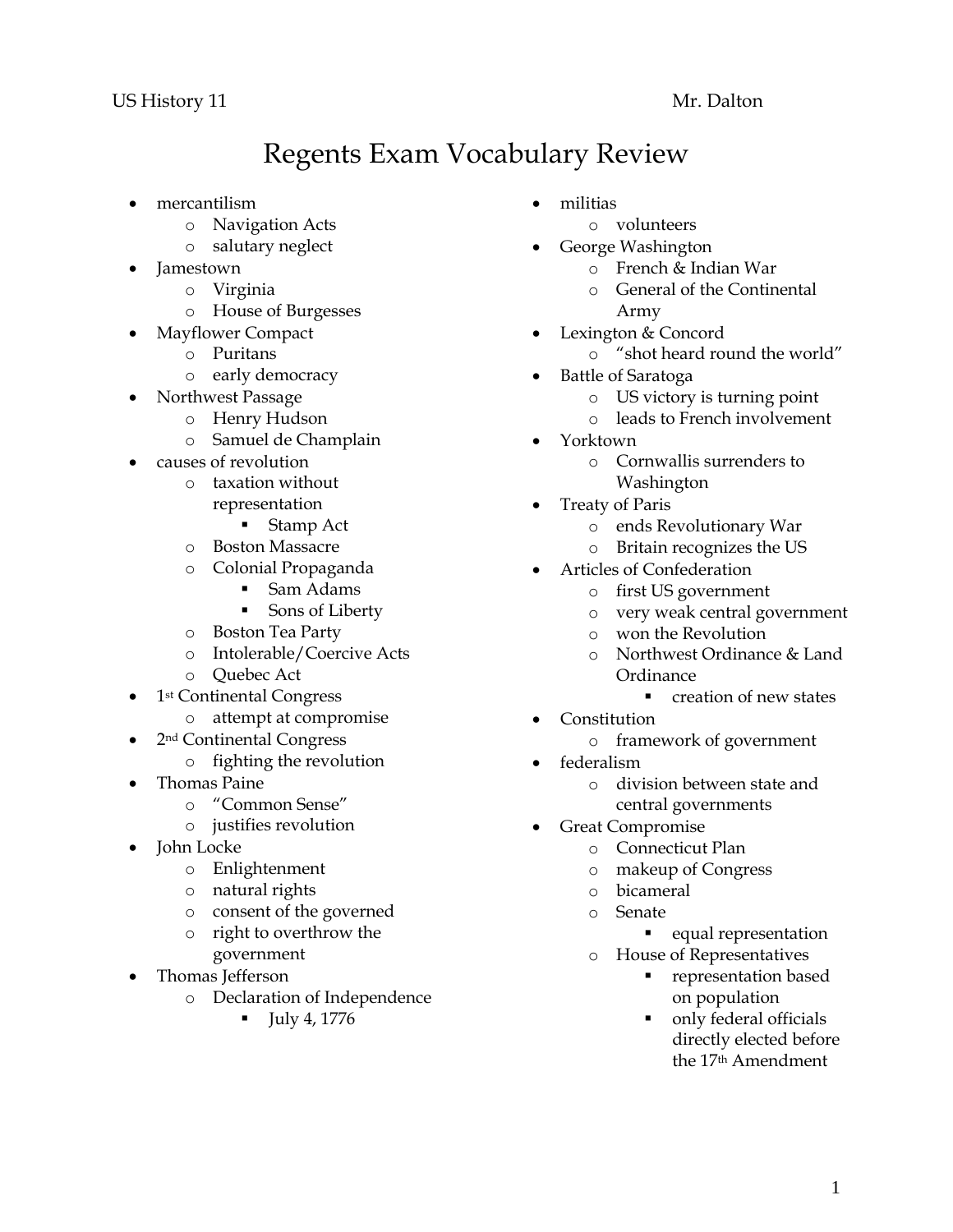- 3/5's Compromise
	- o 3 out of 5 slaves counted toward a state's pop.
- Commercial Compromise
	- o federal government regulates interstate and foreign trade
	- o states regulate intrastate trade
	- o allowed importation of slaves to be outlawed
- separation of powers
	- o three branches of government
	- o checks & balances
- Legislative Branch
	- o writes the laws
	- o Congress
- Executive Branch
	- o enforces the laws
	- o President
		- **Chief Executive**
		- Commander in Chief (head of military)
- Judicial Branch
	- o judges those accused of breaking the laws
	- o Supreme Court
		- highest court in the land
- Elastic Clause
	- o Constitution
	- o Necessary and Proper Clause
	- o allows for change
- strict construction
	- o narrow interpretation
	- o believe in limited or no use of the Elastic Clause
	- o follow the Constitution to the letter
- loose construction
	- o broad interpretation
	- o liberal use of the Elastic Clause
	- o follow the spirit of the Constitution
- enumerated powers
	- o delegated powers
	- o powers specifically given to the federal government
- implied powers
	- o powers the federal government draws out of the Elastic Clause
- reserved powers
	- o powers that may only be exercised by the states
- concurrent powers
	- o powers that may be exercised by both state and federal governments (ex. taxation)
- judicial review
	- o federal courts may judge the constitutionality of state and federal laws
	- o *Marbury vs. Madison*
- veto
	- o President says "no" to
		- Congress on passage of a law
- override
	- o Congress bypasses the President's veto
	- o requires 2/3 vote
- impeachment
	- o federal official accused of wrongdoing
	- electoral college
		- o officially elects the President
- amendments
	- o only way to change the Constitution
	- o allows new situations, values, etc. to be dealt with
- Bill of Rights
	- o first 10 amendments
	- o added to Constitution to get it ratified
- Unwritten Constitution
	- o past practices & traditions
	- which carry the weight of law
- Federalists
	- o wanted strong central government
	- o use of the Elastic Clause
	- o Alexander Hamilton
	- o John Adams
	- o George Washington
- Anti-Federalists
	- o wanted power shifted to the states
	- o no use of the Elastic Clause
	- o Thomas Jefferson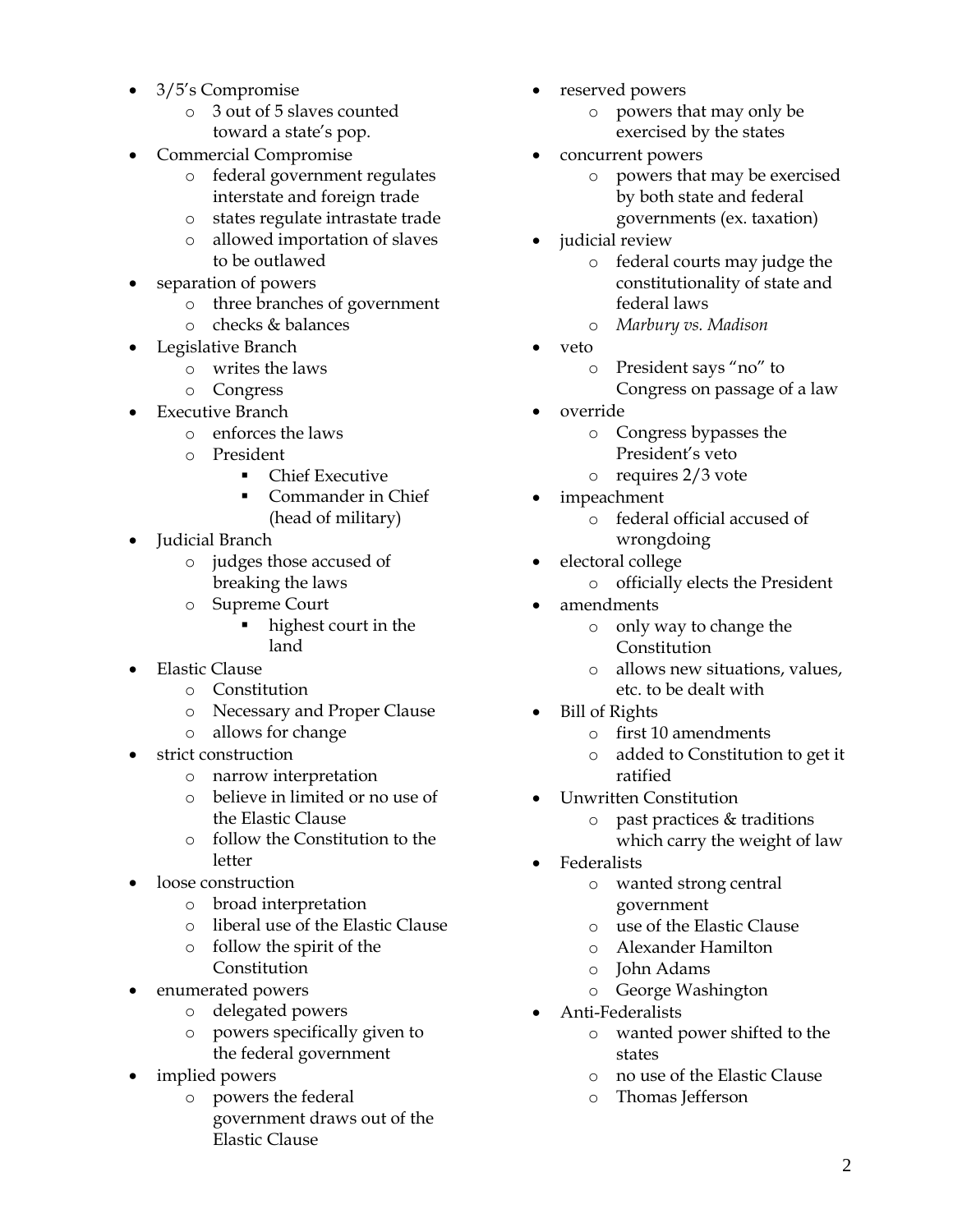- Alexander Hamilton
	- o Federalist
	- o National Bank
		- **first major use of** Elastic Clause
	- o killed by Aaron Burr
- George Washington
	- o leader of Continental Army
	- o first President
	- o Whiskey Rebellion
		- ability of federal gov't to enforce its will on states
	- o precedent for two terms
	- o Farewell Address
		- US should stay neutral
		- **a** avoid political parties
		- warned of sectionalism
- Sectionalism
	- o pride first and foremost in your region, rather than the whole country
	- o differences in lifestyles and economics
- States' Rights Doctrine
	- o belief that states should have more power than the federal gov't
	- o Virginia & Kentucky **Resolutions**
	- o nullification
		- states can ignore federal laws they don't agree with
		- would lead to
			- dissolution of the US
- Thomas Jefferson
	- o Anti-Federalist
	- o Barbary pirates
		- **first US foreign** military intervention
	- o Louisiana Purchase
		- bought from France
		- **Perfect** Jefferson to use the Elastic Clause
		- Lewis & Clark
- Iohn Marshall
	- o first Chief Justice of the Supreme Court
	- o Federalist
		- **rulings tended to** strengthen federal gov't over states
			- federal
				- supremacy
		- o *Marbury v. Madison*
			- midnight judges
			- **Exercise established judicial** review
		- o *Dartmouth v. Woodward*
			- protects private contracts (property) from gov't interference
	- o *Gibbons v. Ogden*
		- **reinforces federal** control over interstate trade
	- o *McCulloch v. Maryland*
		- states cannot tax or interfere with federal institutions
- War of 1812
	- o James Madison (President)
	- o US vs. Britain
	- o impressments
		- British navy kidnapping US sailors
	- o Treaty of Ghent
		- **Exercise Exercise Exercise I** established US/British diplomacy
	- o Battle of New Orleans
		- **fi** fought after treaty was signed
		- Andrew Jackson hero of the battle
	- Missouri Compromise
		- o issue of slavery in new territories
		- o set up a line of latitude, north would be free
- Trail of Tears
	- o *Worcester v. Georgia*
	- o Cherokee unconstitutionally forced out of Georgia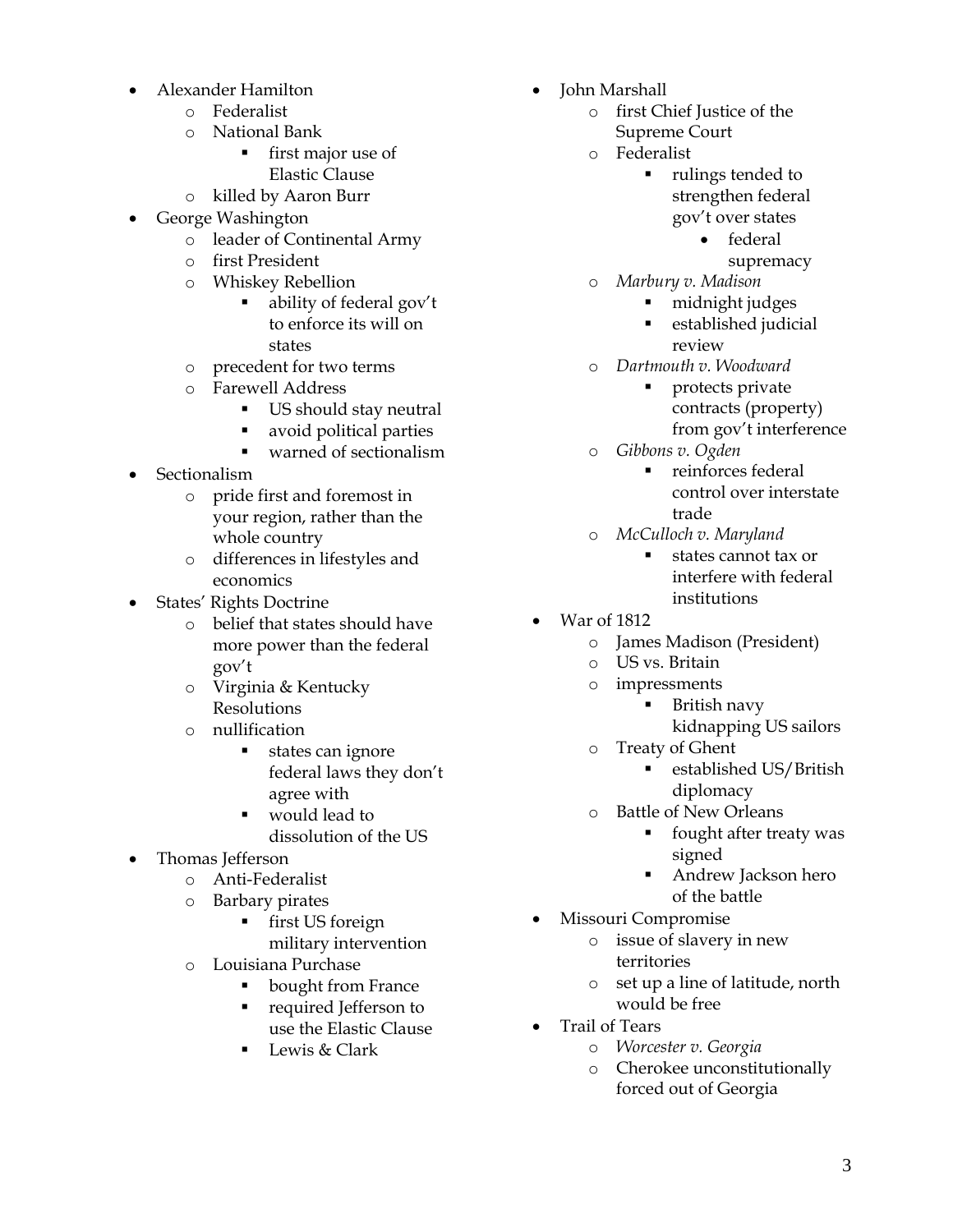- Andrew Jackson
	- o expanded presidential power
	- o spoils system
	- o Indian fighter
	- o killed the National Bank
	- o Nullification Crisis
		- **threatened military use** against states
- Nat Turner
	- o slave rebellion
- Eli Whitney
	- o interchangeable parts
	- o Cotton Gin
- Robert Fulton
	- o Fulton's Folly
	- o first steamboat
- Industrial Revolution
	- o use of machines to replace hand labor
	- o mass production
- Henry David Thoreau
	- o civil disobedience
	- o passive resistance
- Elizabeth Cady Stanton
	- o women's suffrage
- Sojourner Truth
	- o former slave
	- o women's suffrage
- Susan B. Anthony
	- o women's suffrage
- William Lloyd Garrison
	- o abolitionist
- Manifest Destiny
	- o US has god-given right to expand from Atlantic to Pacific
	- o James K. Polk
- Mexican-American War
	- o James K. Polk (President)
	- o seen by many as unnecessary
	- o US land grab
	- o Treaty of Guadalupe Hidalgo
		- US gains southwest, to the Pacific
- Compromise of 1850
	- o Fugitive Slave Act
	- o popular sovereignty
		- citizens in a territory decide legality of slavery for themselves, not Congress
- Harriet Tubman
	- o Underground Railroad conductor
	- *Uncle Tom's Cabin*
		- o Harriet Beecher Stowe
		- o increased anti-slavery feelings
- John Brown
	- o radical abolitionist
	- o Harper's Ferry
- Kansas-Nebraska Act
	- o Bleeding Kansas
		- abolitionist and proslavery settlers fight for popular sovereignty
- *Dred Scott v. Sanford*
	- o Roger Taney (Chief Justice)
	- o victory for Southern proslavery
- Charles Sumner
	- o Northern Radical Republican
	- o beaten in the Senate by Southerner
- election of 1860
	- o South Caroline secedes after Lincoln's victory
- Civil War
	- o North vs. South
		- **sectionalism**
	- o federal supremacy vs. states rights
	- o slavery was a symptom, not the cause
	- o Fort Sumter
		- **its bombardment by** the South marks official beginning
	- o secession
		- **South declares itself** independent
			- Confederate **States**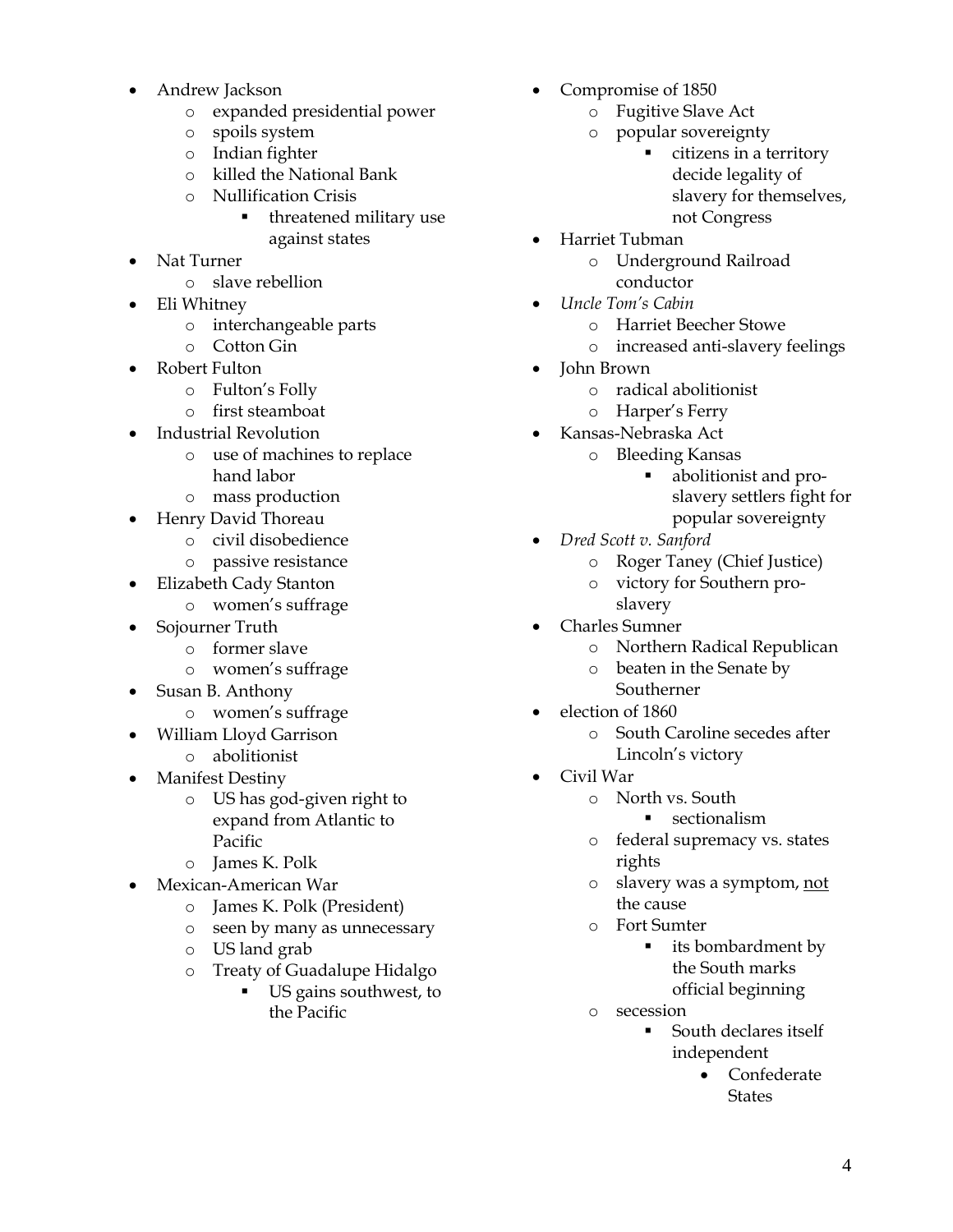- Abraham Lincoln
	- o Republican
	- o "A house divided" speech
	- o fought the Civil War to preserve the Union
	- o expanded the power of the President
		- suspension of writ of habeus corpus
	- o Emancipation Proclamation
		- gain abolitionist support
		- keep the British from siding with the South
	- o Gettysburg Address
		- summed up reasons for fighting
- Jefferson Davis
	- o President of the Confederate **States**
- Ulysses S. Grant
	- o US commander in Civil War
- Robert E. Lee
	- o Confederate commander in Civil War
- Appomattox Courthouse
	- o Lee surrenders to Grant
- John Wilkes Boothe
	- o assassinates Lincoln
- Reconstruction
	- o era following Civil War
	- o how to bring the North and South back together
- Radical Reconstruction
	- o Radical Republicans controlled Congress, used reconstruction to punish the South
- Andrew Johnson
	- o President after Lincoln's assassination
	- o impeached by Radical Republicans for not going along with them
	- o acquitted by one vote
- Civil War Amendments
	- o 13th officially ends slavery in the US
	- $\circ$  14<sup>th</sup> equal protection for all citizens regardless of race
- o 15th voting rights may not be denied based on race
- Black Codes
	- o Southern attempt to preserve pre-Civil War lifestyle (keep former slaves subservient)
- Jim Crow Laws
	- o laws allowing segregation and unequal treatment for blacks in the South
- *Plessey v. Ferguson*
	- o Supreme Court said separate but equal facilities for blacks and whites ok
	- o legalized segregation of things likes schools and restaurants
- capitalism
	- o individuals can invest in business to make a profit
- laissez faire
	- o government should not
		- interfere in the economy
- free market
	- o supply and demand regulate the economy, not the government
	- o Adam Smith
- Robber Barons
	- o Captains of Industry
	- o Big Business
	- o John D. Rockefeller
		- Standard Oil
	- o J. P. Morgan
	- o Andrew Carnegie
		- donated public
		- libraries
- monopoly
	- o total control of an industry
- trusts
	- o form of monopoly
- philanthropy
	- o using personal wealth for charity
- Samuel Gompers
	- o American Federation of Labor (AFL)
	- o bread and butter unionism
- labor union
	- o collective bargaining
	- o strikes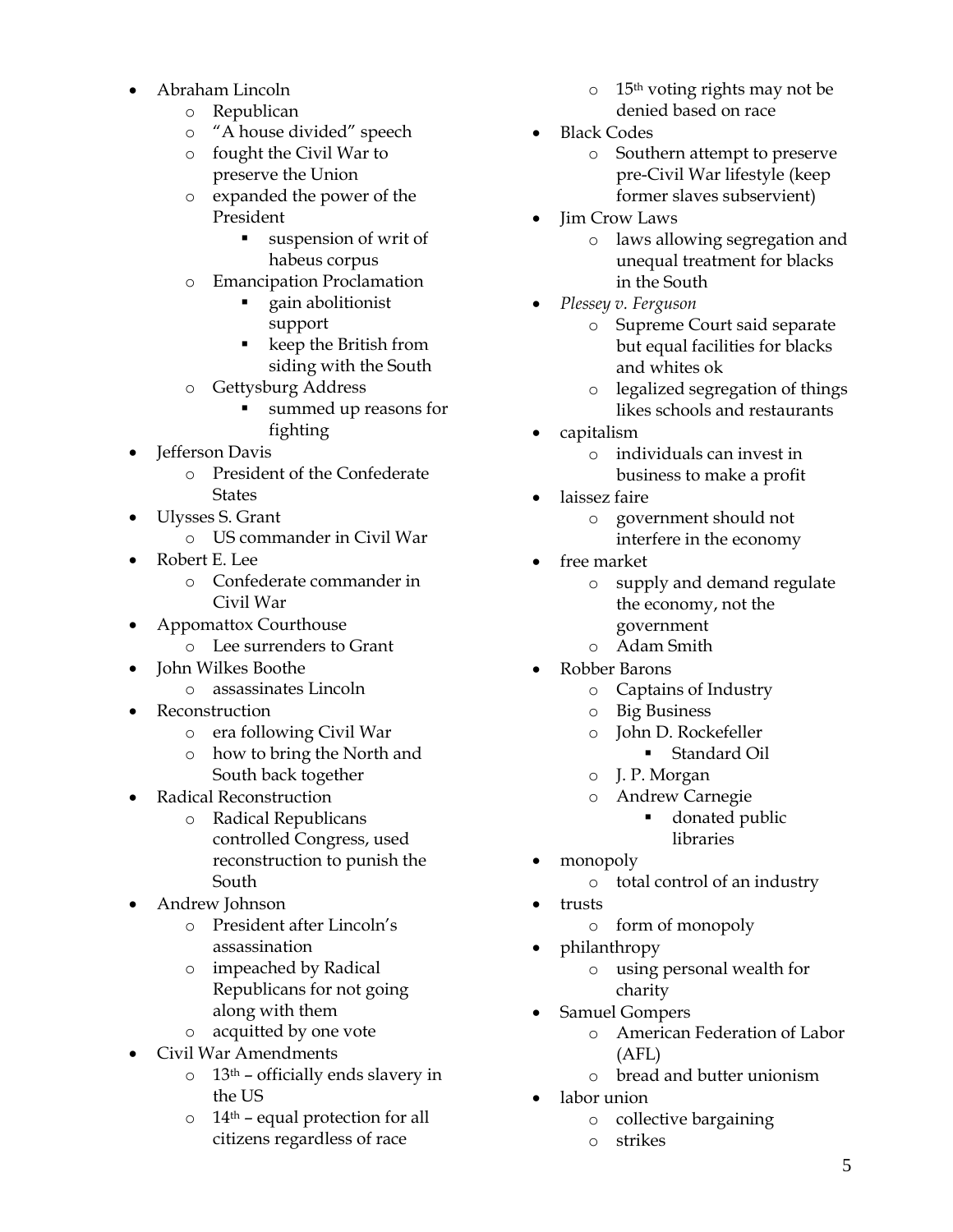- cultural pluralism
	- o society made up of many distinct ethnic groups
- nativism
	- o no immigrants allowed (or only the "right" ones)
- inflation
	- o prices ↑
	- o value of \$ ↓
- deflation
	- o prices ↓
	- o value of \$ ↑
- Civil Service System
	- o limits the spoils system
	- o exam needed to get gov't jobs
- Sherman Antitrust Act
	- o attempt to limit Big Business
	- o not well enforced
- Populists
	- o 3rd party
	- o aimed at farmers
	- o make gov't more democratic
	- o end gold standard to create inflation
- William Jennings Bryan
	- o "Cross of Gold" speech
- Seward's Folly
	- o Alaska bought from Russia
- Monroe Doctrine
	- o no further European colonization in western hemisphere
- Spanish-American War
	- o William McKinley (President)
	- o Yellow Press
		- Hearst & Pulitzer
		- **Exaggeration and lies** to manipulate public opinion
	- o the *Maine*
	- o Teddy Roosevelt
		- **Rough Riders**
	- o US gets Philippines, Puerto Rico, Guam
		- US imperialism
	- o Cuba becomes independent
- Teddy Roosevelt
	- o increased presidential power
	- "square deal"
		- rights for workers
- United Mine Workers strike
- o Interstate Commerce Commission
- o Meat Inspection Act
- o Pure Food and Drug Act
- o "Speak softly and carry a big stick."
- o Gunboat Diplomacy Great White Fleet
- o Roosevelt Corollary
	- adds to Monroe Doctrine
	- US can police the western hemisphere
- o conservationist and outdoorsman
- Progressives (Era)
	- o make the government more democratic
	- o reform
	- o less corruption
	- o 17th Amendment
		- direct election of senators
- Federal Reserve
	- o sets interest rates
	- o controls amount of cash in circulation
	- o lends money to banks
	- o tries to limit inflation and deflation
- Muckrakers
	- o journalists exposing problems & corruption
	- o Ida Tarbell
	- o Jacob Riis
	- o Upton Sinclair
		- *The Jungle*
	- World War I
		- o Woodrow Wilson (President)
		- o neutrality
		- o Allied Powers
			- **Britain, France, Russia**
		- o Central Powers
			- Germany, Austria-Hungary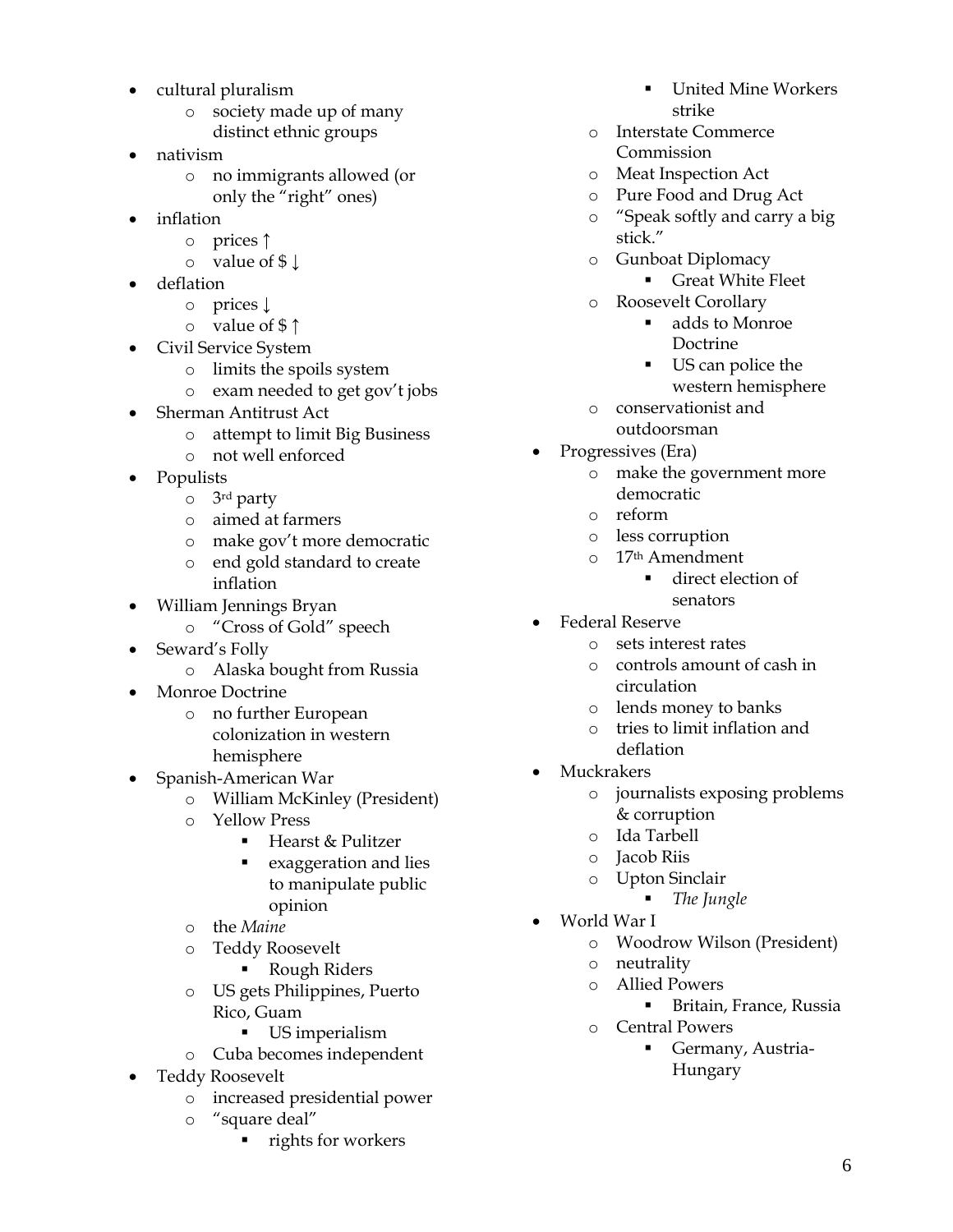- o unrestricted submarine warfare
	- **freedom of the seas**
	- the *Lusitania*
- o Zimmerman Note
- o Russian Revolution
	- **Lenin leads the country** into communism and out of the war
- o Wilson's 14 Points
	- goals for after the war
	- League of Nations
- o Treaty of Versailles
	- punishes Germany
		- must accept
		- blame for war
		- must pay \$30 billion in reparations
- League of Nations
	- o international peacekeeping organization
	- o lacked power of enforcement
	- o US did not join
- communism
	- o Karl Marx
	- o V. I . Lenin
		- **Bolsheviks**
	- o no private ownership
	- o command economy
- Red Scare
	- o public panic over the spread of communism
- Prohibition
	- o no alcohol
	- o 18th Amendment starts it
	- o 21st Amendment ends it
	- o rise of organized crime
- Warren G. Harding (President)
	- o Ohio Gang
		- **filter** friends brought with him to Washington
		- used positions to steal money from the US
	- o corruption scandals contributed to death
- Calvin Coolidge
	- o Silent Cal
		- o return to normalcy
			- **Exercise isolation after WWI**
- o "The business of America is business."
	- undid many Progressive limits on business
- Henry Ford
	- o assembly line
	- o mass production
- Herbert Hoover
	- o stock market crash
	- o no coordinated gov't response to the Depression
	- o Bonus Army
		- **WWI** vets demonstrating in
			- Washington attacked
			- by US Army
	- o Hoovervilles
		- **shanty towns**
- Great Depression
	- o buying on credit
	- o overproduction
	- o buying on margin
		- stock market crash
	- o Dustbowl
		- drought in Midwest
- FDR
	- o New Deal
		- experimentation to end the Depression
		- o Brain Trust
			- economic advisors
		- o fireside chats
			- radio addresses to the public
	- o polio
		- hid disability from the public
		- o elected to 4 terms
- New Deal agencies
	- o Federal Depository Insurance Corporation (FDIC)
		- insures bank deposits to prevent bank runs
	- o Securities & Exchange Commission (SEC)
		- $\blacksquare$  regulates the stock market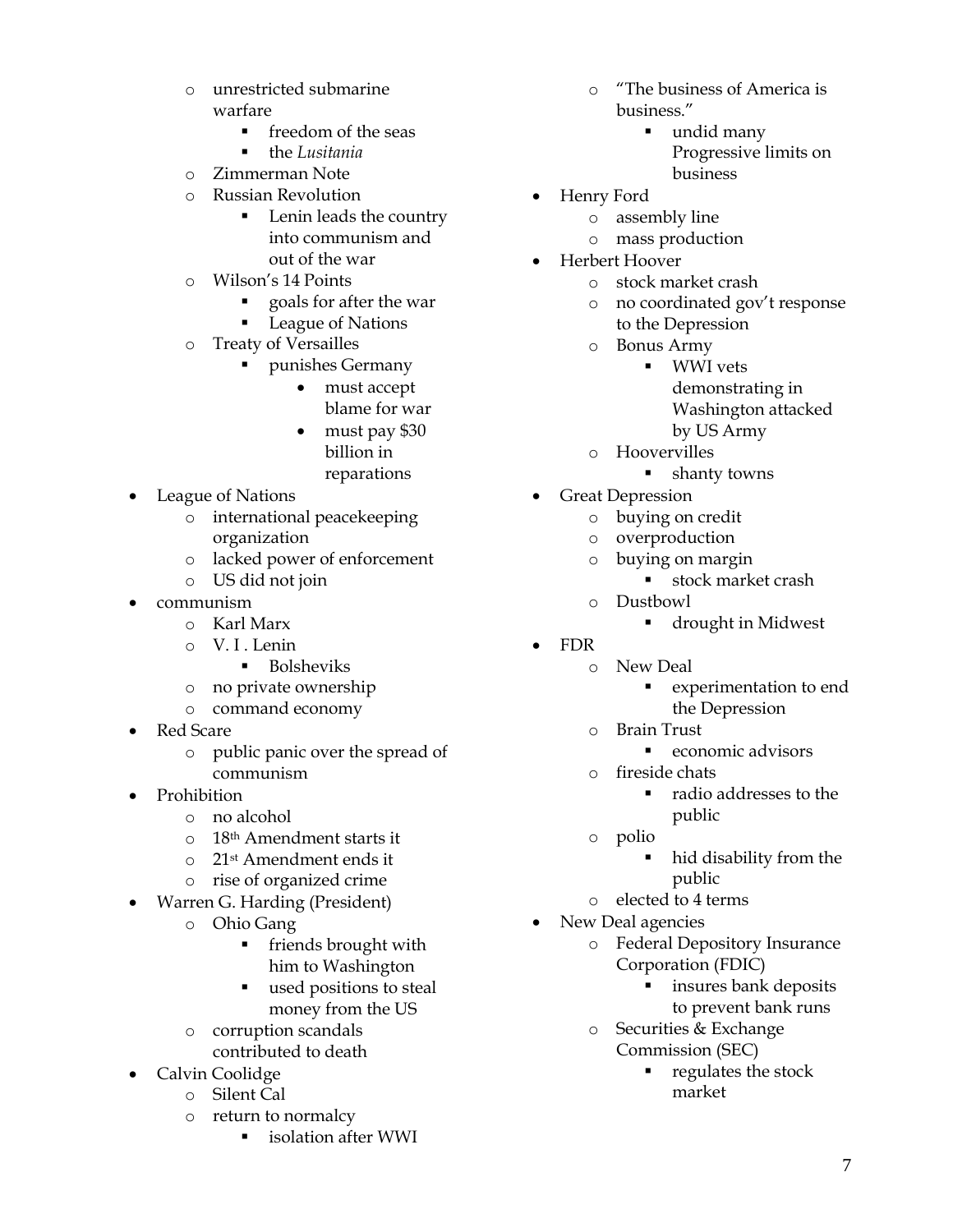- o Civilian Conservation Corp (CCC)
	- **created jobs**
	- wilderness conservation

o Tennessee Valley Authority (TVA)

- **•** created jobs
- **•** hydroelectric dams
- o Public Works Administration (PWA)
	- **created jobs**
	- build bridges, schools, etc.
- o National Recovery
	- Administration
		- **Exercise 1** attempted to regulate business
		- *Schechter Poultry Corp v. US*
			- declared the NRA unconstitutiona l
				-
- o Social Security Administration (SSA)
	- public assistance for old people, disabled people, and the unemployed
- o National Labor Relations Board (NLRB)
	- **•** created by Wagner Act
	- mediate between employers and unions
	- **•** enforce collective bargaining
- o Second New Deal
	- **FDR** tries to recover from several New Deal agencies being declared unconstitutional
- o court packing
	- FRD tries to increase # of Supreme Court judges
	- wanted a court that would vote in his favor
- Congress voted against it
- led to backlash against FDR
- World War II
	- o FDR (President)
	- o Winston Churchill
		- British Prime Minister
	- o Hitler
		- **Germany** 
			- anti-Semitism
			- *Mein Kampf*
			- **Nazis**
	- o Stalin
		- USSR
			- Communist dictator
	- o Mussolini
		- $\blacksquare$  Italy
			- **Fascism**
	- o Hirohito
		- lapan
	- o Axis Powers
		- Germany, Italy, Japan
	- o Allied Powers
		- Britain, France (until defeat), USSR (after German invasion), US (after Pearl Harbor)
	- o appeasement
		- give in to avoid a fight
		- Munich Conference
	- o Neutrality Acts
		- US to stay isolated
	- o Cash-and-Carry & Lend-Lease Act
		- US attempts to help provide supplies to Britain
	- o blitzkrieg
		- overwhelming military force
	- o Battle of Britain
		- Hitler's attempt to prepare for invasion of Britain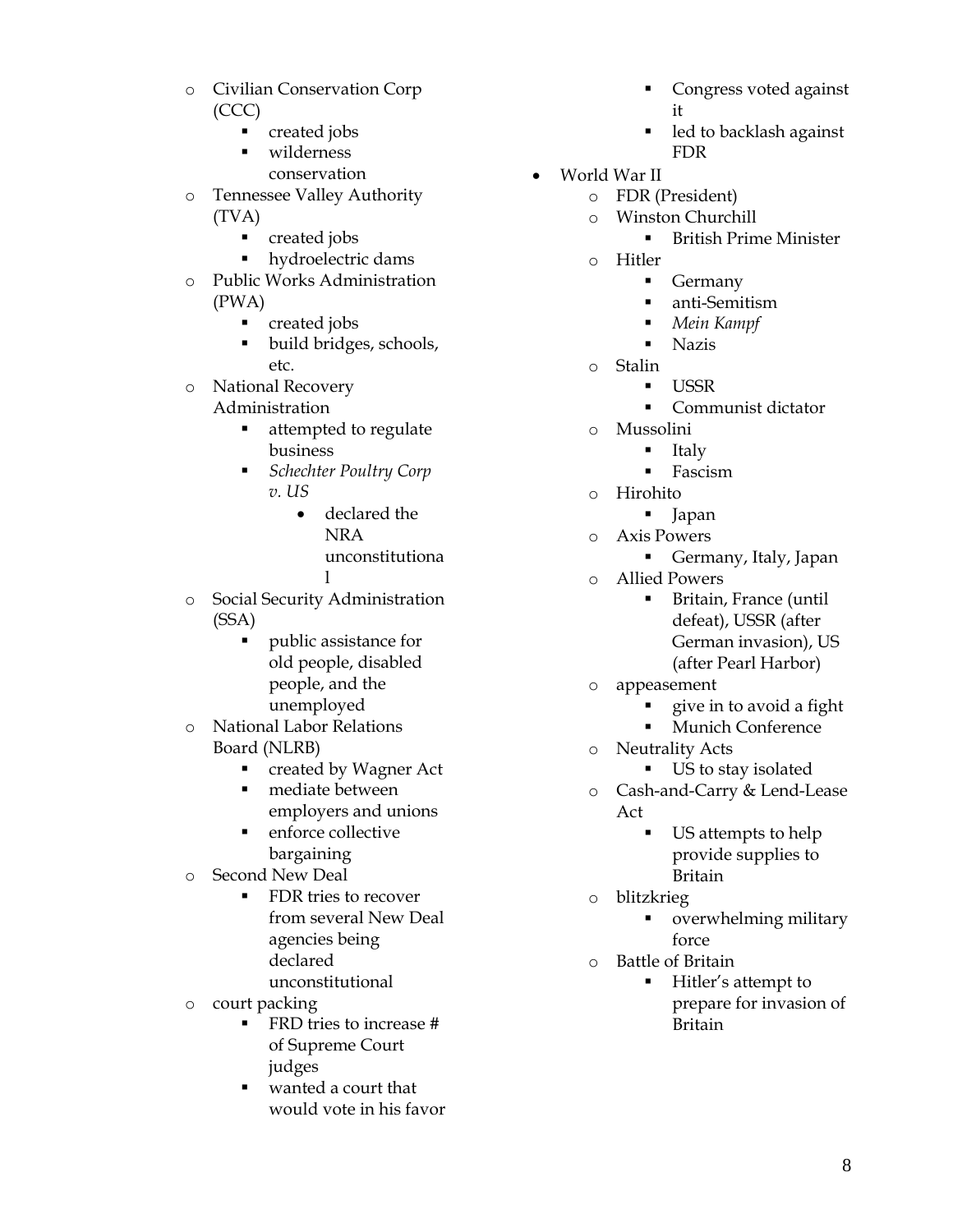- o Pearl Harbor
	- **surprise attack on US** naval base in Hawaii by Japan
		- Dec. 7, 1941
	- US enters war the next day
- o conscription
	- **the draft**
- o total war
	- all of a nation's resources go to war effort
- o propaganda
	- manipulate public opinion
- o D-Day
	- Allied invasion of Normandy (France)
	- start pushing Hitler back
- o Harry S Truman
	- President after FDR's death
- o atomic bombs
	- **Manhattan Project**
	- Hiroshima
	- Nagasaki
- o Holocaust
	- the Final Solution
	- Hitler's attempt to wipe out European Jews
	- genocide
- United Nations
	- o replaced League of Nations
	- o Security Council
	- o UN Peacekeepers
	- o World Health Organization
- Cold War
	- o western democracies vs. communist countries
	- o Iron Curtain
	- o Truman Doctrine
		- **•** containment
	- o Marshall Plan
		- rebuild Europe
		- contain communism
	- o NATO
		- oppose the USSR
- o Warsaw Pact
	- **propose democracies**
	- keep satellite nations in line
- o McCarthy
	- Red Scare
- o Berlin Airlift
- o brinksmanship
- People's Republic of China
	- o Mao Zedong
	- o communism
- Korean War
	- o containment
	- o Douglas MacArthur
- Civil Rights Movement
	- o NAACP
	- o *Brown v. Board of Ed*
		- **Separate is inherently** unequal.
	- o Little Rock
	- o Rosa Parks
	- o Martin Luther King, Jr.
		- civil disobedience
	- o James Meredith
	- o Medgar Evers
	- o Thurgood Marshall
		- <sup>1st</sup> African American
		- Supreme Court Justice
	- Fidel Castro
		- o Cuba
			- o communism
- JFK (President)
	- o Bay of Pigs
	- o Berlin Wall
	- o Cuban Missile Crisis
	- o assassination
		- Lee Harvey Oswald
- Vietnam
	- o containment
- Richard Nixon
	- o Vietnam
		- o détente
			- **trips to China and** USSR
		- o SALT
		- o Spiro Agnew
			- VP resigned
		- o Watergate
		- o resignation